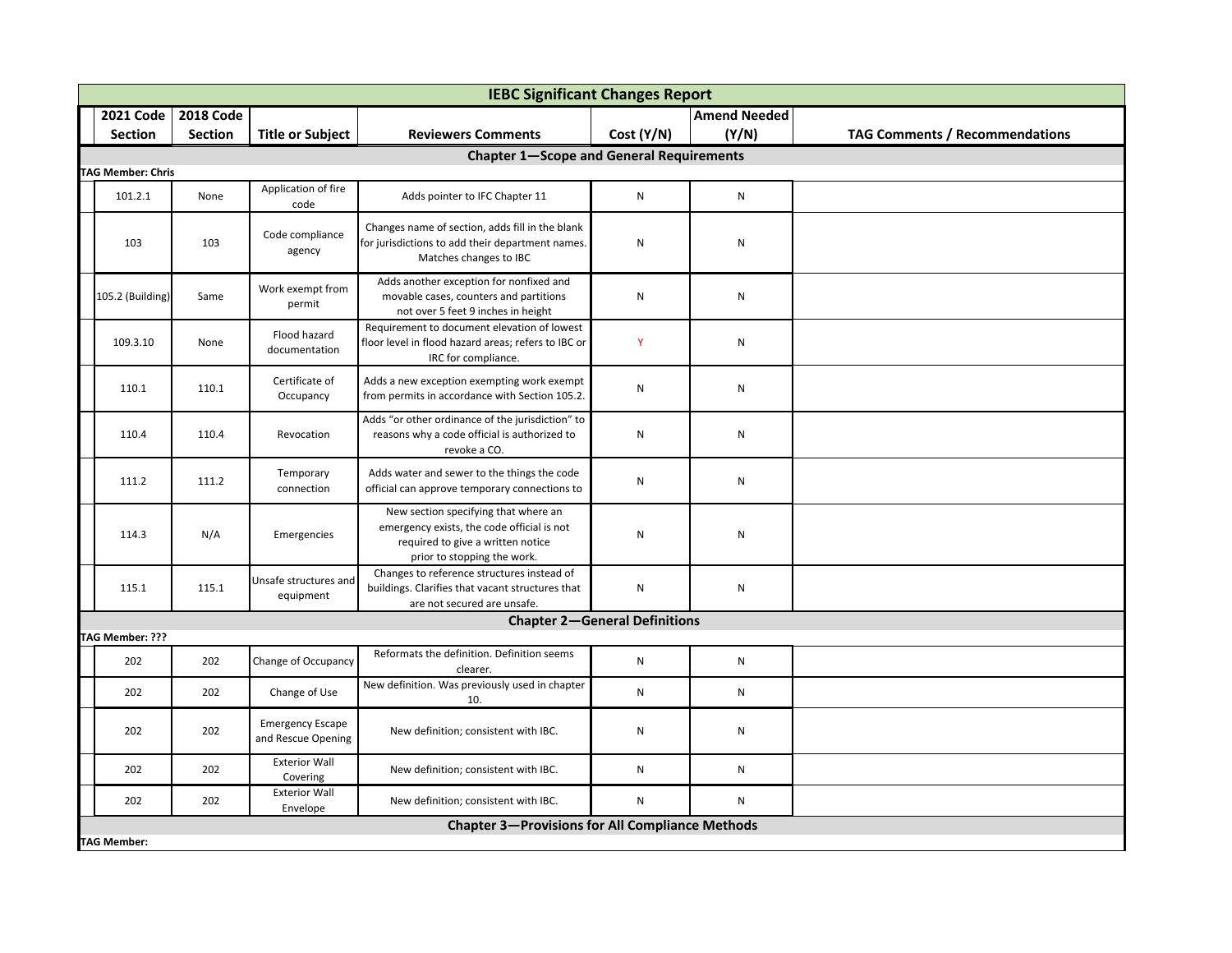| 301.1                  | 301.1       | Applicability                                                       | Added language to clarify that 302 through 309<br>apply to all methods of compliance. Added<br>reference to ICC 300 for assembly seating.                                                                                                                                         | ${\sf N}$                | ${\sf N}$    |                                                                                                                                                                                                                                                                                                                                                                                                                                                                                                          |
|------------------------|-------------|---------------------------------------------------------------------|-----------------------------------------------------------------------------------------------------------------------------------------------------------------------------------------------------------------------------------------------------------------------------------|--------------------------|--------------|----------------------------------------------------------------------------------------------------------------------------------------------------------------------------------------------------------------------------------------------------------------------------------------------------------------------------------------------------------------------------------------------------------------------------------------------------------------------------------------------------------|
| 301.3                  | 301.3       | Alteration, addition<br>or change of<br>occupancy                   | New language clarifies that the exception<br>doesn't apply to alterations for accessibility<br>required by Section 306.                                                                                                                                                           | N                        | ${\sf N}$    |                                                                                                                                                                                                                                                                                                                                                                                                                                                                                                          |
| 302.2.1                | None        | Additional codes in<br>health care                                  | New section, refers to NFPA 99 for health care<br>facilities.                                                                                                                                                                                                                     | N                        | N            | Does DOH already require this anyway and is just a clarification?                                                                                                                                                                                                                                                                                                                                                                                                                                        |
| 303                    | None        | <b>Storm Shelters</b>                                               | Storm shelter requirements have been<br>relocated from Section 1106. The required<br>occupant capacity is now limited to the<br>total occupant load of the classrooms,<br>vocational rooms and offices in the<br>school while the maximum distance of travel<br>has been deleted. | N                        | $\mathsf{N}$ | Storm shelter requirements have been moved from the prescriptive<br>and work area methods and relocated to Chapter 3<br>to apply to all compliance methods. In addition, a new Section<br>303.1 clarifies the difference between storm shelters used solely<br>during a tornado or hurricane and emergency shelters used after<br>such events, requiring that a storm shelter comply with the<br>International Code Council's standard ICC 500. This language is now<br>consistent with IBC Section 423. |
| 306.2                  | None        | Design (accessibility)                                              | Relocated reference to 117.1                                                                                                                                                                                                                                                      | N                        | $\mathsf{N}$ |                                                                                                                                                                                                                                                                                                                                                                                                                                                                                                          |
| 305.2                  | 306.3       | Maintenance and<br>repair                                           | Requirement added to maintain accessible<br>means of egress during construction.                                                                                                                                                                                                  | Y                        | N            |                                                                                                                                                                                                                                                                                                                                                                                                                                                                                                          |
| 306.3.1                | None        | Prohibited reduction<br>in accessibility                            | New section clarifying no alterations can be<br>done that would decrease accessibility                                                                                                                                                                                            | ${\sf N}$                | N            | Just clarification, always was intent                                                                                                                                                                                                                                                                                                                                                                                                                                                                    |
| 306.7.2/3/4            | 305.6       | Alterations/accessibili<br>ty                                       | <b>Relocated sections</b>                                                                                                                                                                                                                                                         | N                        | N            |                                                                                                                                                                                                                                                                                                                                                                                                                                                                                                          |
| 306.7.6                | None        | Accessible route                                                    | New requirement stating that exterior elements<br>must be at least 36 inches wide                                                                                                                                                                                                 | $\cdot$                  | Y            | Maybe; research the 44"                                                                                                                                                                                                                                                                                                                                                                                                                                                                                  |
| 306.7.10               | 305.8.6/7/8 | Accessible dwelling<br>units                                        | Relocated requirements for when to provide<br>type A / type B units                                                                                                                                                                                                               | N                        | N            |                                                                                                                                                                                                                                                                                                                                                                                                                                                                                                          |
|                        |             |                                                                     |                                                                                                                                                                                                                                                                                   |                          |              |                                                                                                                                                                                                                                                                                                                                                                                                                                                                                                          |
| 307                    | None        | Smoke Alarms                                                        | Requirement to add smoke alarms for all group<br>R and I-1 for any classification of work                                                                                                                                                                                         | N                        | $\mathsf{N}$ | Already a Fire Code requirement                                                                                                                                                                                                                                                                                                                                                                                                                                                                          |
| 308                    | None        | Carbon Monoxide<br>Detection                                        | Requirement to add carbon monoxide detection<br>in group I, R, and E under some circumstances                                                                                                                                                                                     | N                        | N            | Already a Fire Code requirement in most cases                                                                                                                                                                                                                                                                                                                                                                                                                                                            |
| 309                    | None        | <b>Exterior Envelope</b>                                            | Requirements for when exterior envelope must<br>comply with new construction                                                                                                                                                                                                      | Y                        | N            |                                                                                                                                                                                                                                                                                                                                                                                                                                                                                                          |
|                        |             |                                                                     |                                                                                                                                                                                                                                                                                   | <b>Chapter 4-Repairs</b> |              |                                                                                                                                                                                                                                                                                                                                                                                                                                                                                                          |
| <b>TAG Member: Kim</b> |             |                                                                     |                                                                                                                                                                                                                                                                                   |                          |              |                                                                                                                                                                                                                                                                                                                                                                                                                                                                                                          |
| 401.1.1                | None        | Bleachers.<br>grandstands and<br>folding and telescopic<br>seating. | New section refers to ICC 300 for repairs to<br>existing bleachers, grandstands and folding and<br>telescopic seating.                                                                                                                                                            | $\mathsf{N}$             | N            |                                                                                                                                                                                                                                                                                                                                                                                                                                                                                                          |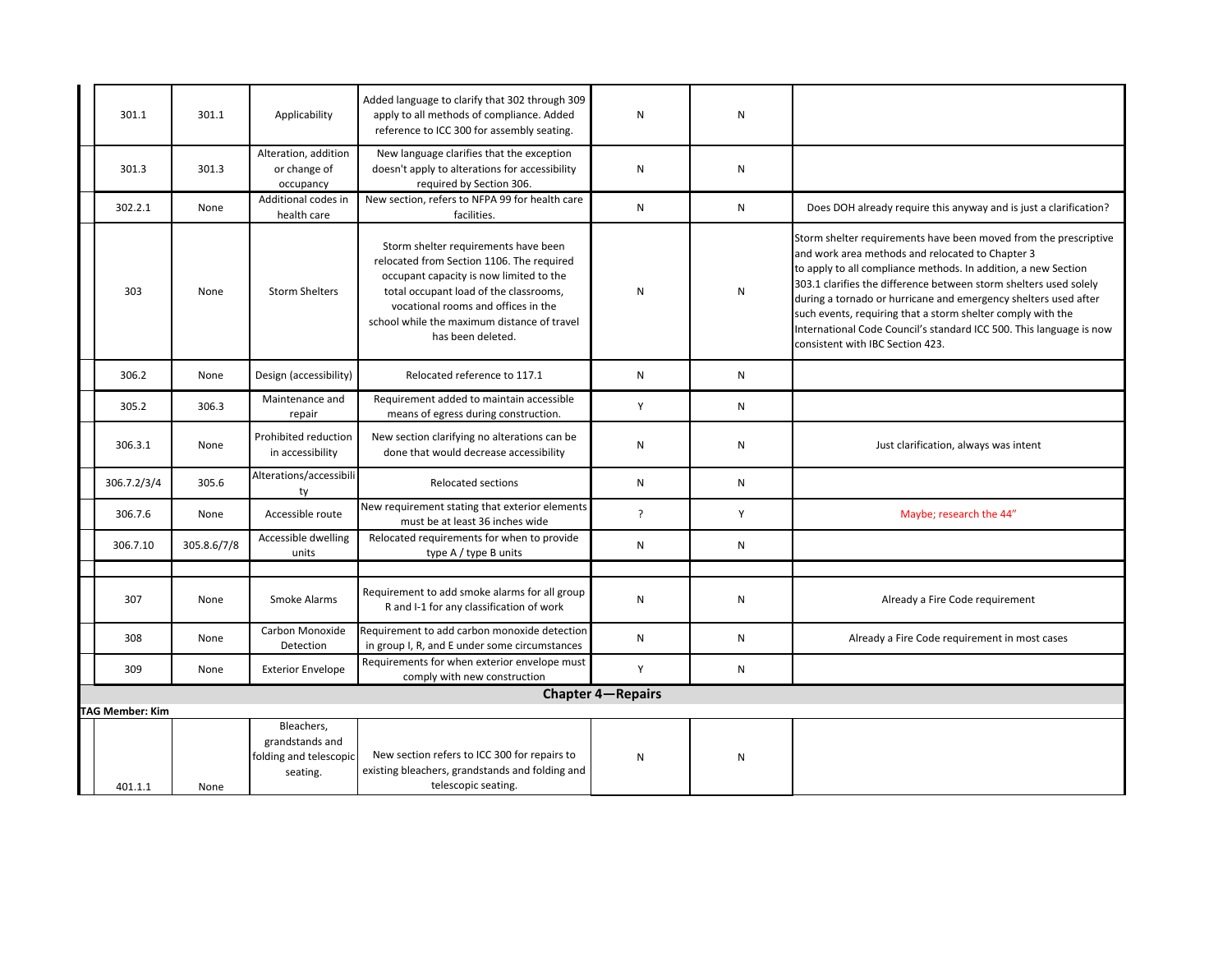|                    |         | Substantial structural     |                                                    |   |              |  |
|--------------------|---------|----------------------------|----------------------------------------------------|---|--------------|--|
|                    |         | damage to gravity          |                                                    |   |              |  |
|                    |         | load-carrying              | Clarifies that snow loads must be addressed for    |   |              |  |
|                    |         | components.                | the repair of substantial structural damage        |   |              |  |
|                    |         |                            | regardless of whether the damage was a             |   |              |  |
|                    |         |                            | result of snow. Previously, consideration of       |   |              |  |
|                    |         |                            | snow load effects was only required when           |   |              |  |
|                    |         |                            | substantial structural damage was caused by        |   |              |  |
|                    |         |                            |                                                    |   |              |  |
| 405.2.4            | 405.2.4 |                            | snow loads.                                        | Υ | N            |  |
|                    |         |                            |                                                    |   |              |  |
|                    |         |                            | Chapter 5-Prescriptive compliance method           |   |              |  |
| <b>TAG Member:</b> |         |                            |                                                    |   |              |  |
|                    |         |                            |                                                    |   |              |  |
|                    |         |                            | Additions, Level 3 alterations and changes of      |   |              |  |
|                    |         |                            | occupancy in educational occupancies are now       |   |              |  |
|                    |         |                            | required to meet the enhanced classroom            |   |              |  |
| 502.6; 503.16;     |         | Enhanced classroom         | acoustic requirements of Section 808 of ICC        |   |              |  |
| 506.6              | None    | acoustics                  | A117.1.                                            | Υ | ${\sf N}$    |  |
|                    |         |                            |                                                    |   |              |  |
|                    |         |                            | Adds exception 2. The addition of equipment to     |   |              |  |
|                    |         | <b>Existing structural</b> | the roof without a full structural analysis is now |   |              |  |
|                    |         | elements carrying          | permitted when the equipment weighs less           |   |              |  |
|                    |         | lateral                    | than 400 pounds and is less than 10 percent of     |   |              |  |
| 503.4              | 503.4   | load                       | the total roof dead load.                          | N | ${\sf N}$    |  |
|                    |         |                            |                                                    |   |              |  |
|                    |         |                            | Adds new exception. The requirements of            |   |              |  |
|                    |         |                            |                                                    |   |              |  |
|                    |         |                            | Sections 503.12 and 707.3.2 have been relaxed      |   |              |  |
|                    |         | Roof diaphragms            | so that the evaluation of wind loads is now only   |   |              |  |
|                    |         | resisting wind loads ir    | required when the ultimate design wind speed       |   |              |  |
| 503.12             | 503.12  | high-wind regions          | is greater than 130 mph.                           | N | ${\sf N}$    |  |
|                    |         |                            | Requirements in the IBC have been referenced       |   |              |  |
|                    |         | Locking arrangements       | to provide special allowances for educational      |   |              |  |
|                    |         | in educational             | occupancies with regard to door lock               |   |              |  |
| 503.17             | None    | occupancies.               | mechanisms.                                        | N | $\mathsf{N}$ |  |
|                    |         |                            |                                                    |   |              |  |
|                    |         |                            |                                                    |   |              |  |
|                    |         |                            |                                                    |   |              |  |
|                    |         |                            | New provisions allow the use of existing and       |   |              |  |
|                    |         |                            | smaller replacement windows for emergency          |   |              |  |
|                    |         |                            | escape and rescue openings within a change of      |   |              |  |
|                    |         |                            | occupancy when applying both the prescriptive      |   |              |  |
|                    |         | Existing emergency         | and work area methods, providing flexibility       |   |              |  |
|                    |         | escape and rescue          | while still maintaining the level of safety for    |   |              |  |
|                    |         |                            |                                                    |   |              |  |
| 506.4              | None    | openings.                  | occupants and emergency responders.                | N | $\mathsf{N}$ |  |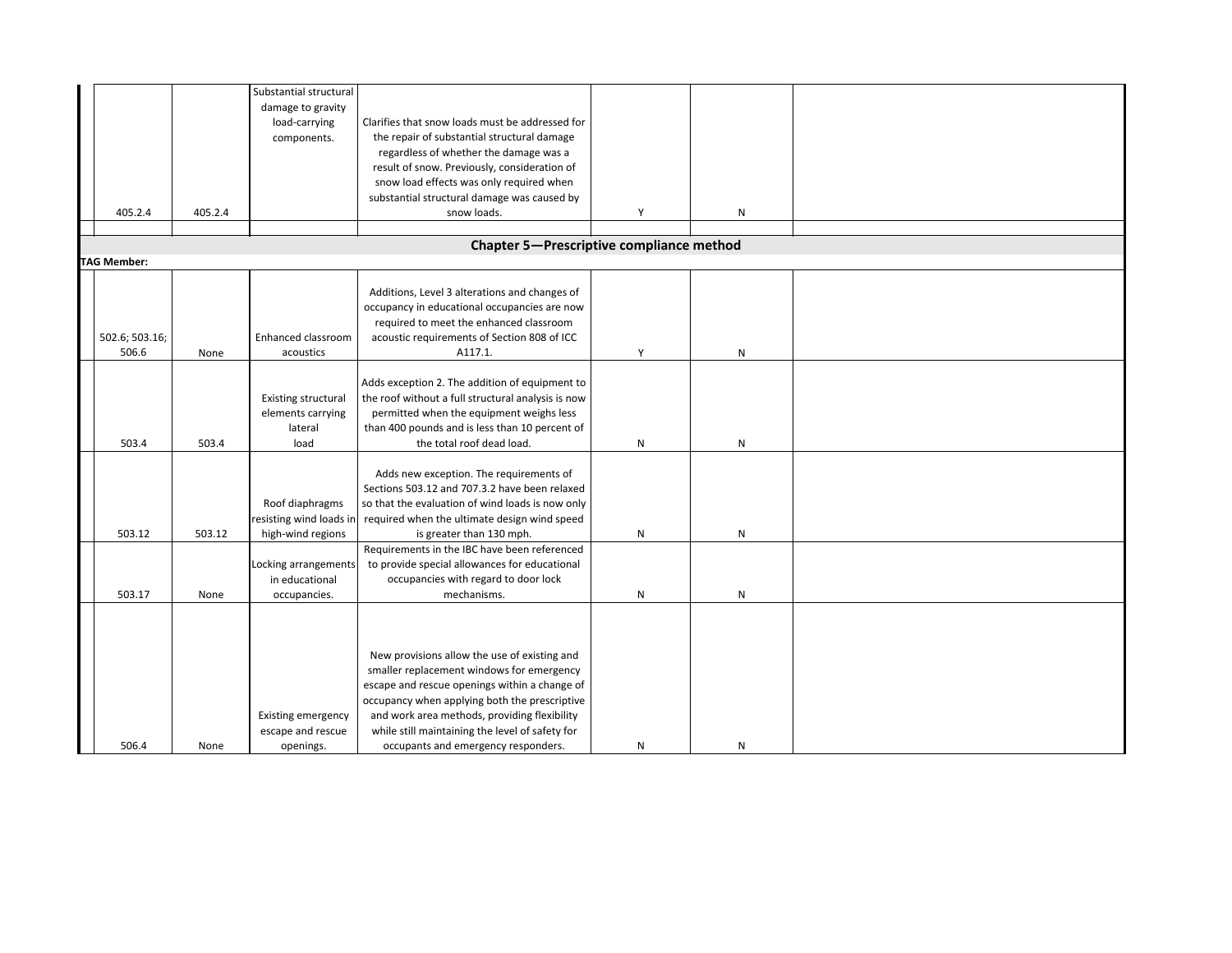|                        |         |                                                       | An upgrade threshold has been added when<br>changing from a Group S or U occupancy to<br>another occupancy. This change of occupancy<br>now triggers an analysis of the need for<br>seismic upgrade while allowing the use of |                                        |              | Since the 2012 edition of the IEBC, a project with a change of<br>occupancy triggers a seismic upgrade only when the change is so<br>significant that it moves the building into a higher risk category.<br>While this is preferable to the pre-2012 triggers, which were<br>complex, an increasingly common case has been missed in which<br>anunoccupied storage, parking, or utility area is converted to an<br>occupied residential unit, leasable office or commercial space. In a<br>seismically deficient building, such a change amounts to adding units<br>to a substandard building, and often in the ground story of a soft-<br>story building. This risk is equivalent to constructing new housing to<br>obsolete seismic standards. The growing interest in accessory<br>dwelling units (ADUs) makes the problem more urgent when ADUs<br>are proposed inside older storage buildings.<br>Converting collapse-prone unoccupied space to new occupied space<br>represents a significant increase in risk that the code has not<br>previously addressed. Because Group S, U, R, B and M occupancies<br>are generally assigned to Risk Category II, a change from a Group S or<br>U occupancy to a Group R, B or M occupancy typically has not |
|------------------------|---------|-------------------------------------------------------|-------------------------------------------------------------------------------------------------------------------------------------------------------------------------------------------------------------------------------|----------------------------------------|--------------|----------------------------------------------------------------------------------------------------------------------------------------------------------------------------------------------------------------------------------------------------------------------------------------------------------------------------------------------------------------------------------------------------------------------------------------------------------------------------------------------------------------------------------------------------------------------------------------------------------------------------------------------------------------------------------------------------------------------------------------------------------------------------------------------------------------------------------------------------------------------------------------------------------------------------------------------------------------------------------------------------------------------------------------------------------------------------------------------------------------------------------------------------------------------------------------------------------------------------------------------------------|
|                        |         | Seismic loads (seismic                                | reduced seismic loads from ASCE 41 for the                                                                                                                                                                                    |                                        |              | triggered any seismic work.                                                                                                                                                                                                                                                                                                                                                                                                                                                                                                                                                                                                                                                                                                                                                                                                                                                                                                                                                                                                                                                                                                                                                                                                                              |
| 506.5.3                | 506.4.3 | force-resisting<br>system)                            | analysis. This is an exception only for situations<br>where the risk category does not change.                                                                                                                                | Υ                                      | $\mathsf{N}$ |                                                                                                                                                                                                                                                                                                                                                                                                                                                                                                                                                                                                                                                                                                                                                                                                                                                                                                                                                                                                                                                                                                                                                                                                                                                          |
|                        |         |                                                       |                                                                                                                                                                                                                               |                                        |              |                                                                                                                                                                                                                                                                                                                                                                                                                                                                                                                                                                                                                                                                                                                                                                                                                                                                                                                                                                                                                                                                                                                                                                                                                                                          |
|                        |         |                                                       |                                                                                                                                                                                                                               | Chapter 6-Classification of work       |              |                                                                                                                                                                                                                                                                                                                                                                                                                                                                                                                                                                                                                                                                                                                                                                                                                                                                                                                                                                                                                                                                                                                                                                                                                                                          |
| <b>TAG Member:</b>     |         |                                                       |                                                                                                                                                                                                                               |                                        |              |                                                                                                                                                                                                                                                                                                                                                                                                                                                                                                                                                                                                                                                                                                                                                                                                                                                                                                                                                                                                                                                                                                                                                                                                                                                          |
| 603.1                  | 603.1   | Alteration-Level 1;<br>Scope                          | Furniture, such as office cubicles, reception<br>desks and small bookcases, is exempt from a<br>permit and not intended to<br>be a Level 2 alteration.                                                                        | N                                      | N            |                                                                                                                                                                                                                                                                                                                                                                                                                                                                                                                                                                                                                                                                                                                                                                                                                                                                                                                                                                                                                                                                                                                                                                                                                                                          |
|                        |         |                                                       |                                                                                                                                                                                                                               |                                        |              |                                                                                                                                                                                                                                                                                                                                                                                                                                                                                                                                                                                                                                                                                                                                                                                                                                                                                                                                                                                                                                                                                                                                                                                                                                                          |
|                        |         |                                                       |                                                                                                                                                                                                                               | <b>Chapter 7-Alterations - Level 1</b> |              |                                                                                                                                                                                                                                                                                                                                                                                                                                                                                                                                                                                                                                                                                                                                                                                                                                                                                                                                                                                                                                                                                                                                                                                                                                                          |
| <b>TAG Member: Sue</b> |         | <b>Window opening</b>                                 |                                                                                                                                                                                                                               |                                        |              |                                                                                                                                                                                                                                                                                                                                                                                                                                                                                                                                                                                                                                                                                                                                                                                                                                                                                                                                                                                                                                                                                                                                                                                                                                                          |
| 702.4                  | 702.4   | control devices on<br>replacement<br>windows.         | Threshold changed to bottom of clear opening<br>vs. bottom of window sill                                                                                                                                                     | $\mathbf{Y}$                           | N            |                                                                                                                                                                                                                                                                                                                                                                                                                                                                                                                                                                                                                                                                                                                                                                                                                                                                                                                                                                                                                                                                                                                                                                                                                                                          |
| 702.5.1                | N/A     | <b>Control devices</b>                                | New section with criteria for control devices on<br><b>EEROs</b>                                                                                                                                                              | N                                      | N            |                                                                                                                                                                                                                                                                                                                                                                                                                                                                                                                                                                                                                                                                                                                                                                                                                                                                                                                                                                                                                                                                                                                                                                                                                                                          |
| 702.6                  | N/A     | Bars, grilles, covers or<br>screens.                  | New section with criteria for bars, grills, covers<br>or screens on EEROs                                                                                                                                                     | N                                      | N            |                                                                                                                                                                                                                                                                                                                                                                                                                                                                                                                                                                                                                                                                                                                                                                                                                                                                                                                                                                                                                                                                                                                                                                                                                                                          |
| 704.1.1                | N/A     | <b>Projections in nursing</b><br>home corridors       | New section with allowances for projections in<br>corridors in Group I-2, Condition 1                                                                                                                                         | N                                      | N            |                                                                                                                                                                                                                                                                                                                                                                                                                                                                                                                                                                                                                                                                                                                                                                                                                                                                                                                                                                                                                                                                                                                                                                                                                                                          |
| 704.2                  | N/A     | <b>Casework</b>                                       | Egress path requirements for movable casework                                                                                                                                                                                 | N                                      | N            |                                                                                                                                                                                                                                                                                                                                                                                                                                                                                                                                                                                                                                                                                                                                                                                                                                                                                                                                                                                                                                                                                                                                                                                                                                                          |
| 704.3                  | N/A     | Locking arrangements<br>in educational<br>occupancies | Locking requirements for Group E, Group B<br>educational, and Group I-4                                                                                                                                                       | $\overline{?}$                         | N            |                                                                                                                                                                                                                                                                                                                                                                                                                                                                                                                                                                                                                                                                                                                                                                                                                                                                                                                                                                                                                                                                                                                                                                                                                                                          |
| N/A                    | 705.2   | <b>Structural and</b><br>construction loads           | Section removed from 2021 code                                                                                                                                                                                                | N                                      | N            |                                                                                                                                                                                                                                                                                                                                                                                                                                                                                                                                                                                                                                                                                                                                                                                                                                                                                                                                                                                                                                                                                                                                                                                                                                                          |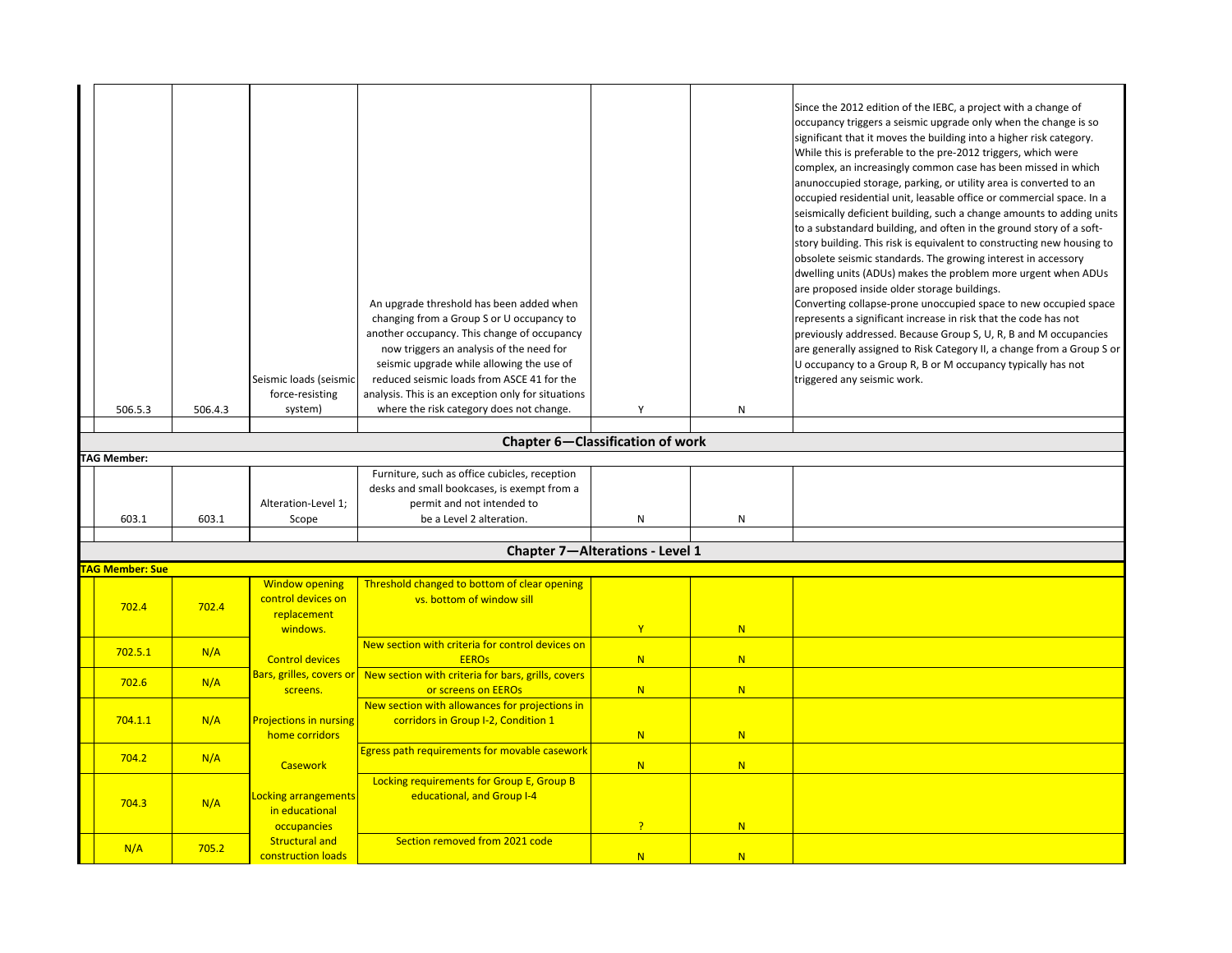|                       |           |                              | Amendment to not allow reuse of damaged                                  |                                 |   |                              |
|-----------------------|-----------|------------------------------|--------------------------------------------------------------------------|---------------------------------|---|------------------------------|
|                       |           | <b>Reinstallation of</b>     | ballast or existing aggregate surfacing from built                       |                                 |   |                              |
| 705.4                 | 705.5     | materials                    | up roofs                                                                 | N                               | N |                              |
|                       |           |                              |                                                                          |                                 |   |                              |
|                       |           |                              | Threshold for wind speed increased from 115 to                           |                                 |   |                              |
|                       |           | <b>Roof diaphragms</b>       | 130 mph for evaluation of >50% roof                                      |                                 |   |                              |
|                       |           |                              | resisting wind loads in replacement for wind speed. Added exception      |                                 |   |                              |
| 706.3.2               | 706.3.2   | high-wind regions.           | for buildings compliant with ASCE 7-88                                   | N                               | N |                              |
|                       |           |                              | New section- Group I-2 facilities, ambulatory                            |                                 |   |                              |
|                       |           |                              | care facilities and outpatient clinics, any altered                      |                                 |   |                              |
|                       |           |                              | portion of an existing electrical systems shall be                       |                                 |   |                              |
|                       |           |                              | required to meet installation and equipment                              |                                 |   |                              |
|                       |           |                              | requirements in NFPA 99                                                  |                                 |   |                              |
| 707                   | N/A       | Electrical                   |                                                                          | Y                               | N |                              |
|                       |           |                              |                                                                          | Chapter 8-Alterations - Level 2 |   |                              |
| <b>AG Member: Sue</b> |           |                              |                                                                          |                                 |   |                              |
|                       |           |                              | New section in 2021 code exempting                                       |                                 |   |                              |
|                       |           |                              | requirements related to work area where                                  |                                 |   |                              |
|                       |           |                              | limited to mech/elect/fire, windows,                                     |                                 |   |                              |
| 801.3                 | N/A       | <b>Systems installations</b> | accessibility                                                            | N                               | N |                              |
|                       |           |                              | Changed terminology from "patient" to "care                              |                                 |   |                              |
| 802.3                 | 802.3     | <b>Smoke compartments</b>    | recipient"                                                               | N                               | N |                              |
|                       |           |                              | Included trim of walls to requirements. Also                             |                                 |   |                              |
|                       |           |                              | added testing requirements to show                                       |                                 |   |                              |
| 802.4                 | 802.4     | <b>Interior finish</b>       | compliance.                                                              | N                               | N |                              |
|                       |           | Supplemental interior        |                                                                          |                                 |   |                              |
| 802.4.1               | 802.4.1   | finish requirements          | Included trim of walls to requirements.                                  | N                               | N |                              |
|                       |           |                              |                                                                          |                                 |   |                              |
|                       |           |                              | Changed from all I occupancies to just I-1, I-3,                         |                                 |   |                              |
|                       |           |                              | Groups A, B, E, F-1, H, and I-4. Section requires sprinklers where exits |                                 |   |                              |
|                       |           |                              | I-1, I-3, I-4, M, R-1, R2, or corridors are shared by more than 1 tenant |                                 |   |                              |
| 803.2.2               | 803.2.2   | R-4, S-1 and S-2             | or where serving occ load greater than 30                                | N                               | Y | <b>Adjustment for no R-4</b> |
|                       |           |                              |                                                                          |                                 |   |                              |
|                       |           |                              | New section in 2021 code requiring sprinklers in                         |                                 |   |                              |
| 803.2.3               | N/A       | Group I-2                    | Group I-2 depending on size of work area                                 | N                               | N |                              |
|                       |           |                              | New section in 2021 code requiring sprinklers                            |                                 |   |                              |
|                       |           | Other required               | where occ load is greater than 30 and                                    |                                 |   |                              |
|                       |           | automatic sprinkler          | exits/corridors are shared by more than 1                                |                                 |   |                              |
| 803.2.5               | N/A       | systems                      | tenant                                                                   | N                               | N |                              |
|                       |           |                              | Added underground key to exception of                                    |                                 |   |                              |
| 803.2.6               | 803.2.6   | Supervision                  | supervision in roadway boxes.                                            | N                               | N |                              |
|                       |           |                              | Added "automatic" to fire alarm. Requirement                             |                                 |   |                              |
|                       |           |                              | for spsrinklers generalized to include all                               |                                 |   |                              |
|                       |           |                              | "facilities" vs. "residential care/assisted living                       |                                 |   |                              |
| 803.4.1.2             | 803.4.1.2 | Group I-1                    | facilities"                                                              | N                               | N |                              |
| 803.4.1.3             | 803.4.1.3 | Group I-2                    | Added "automatic" to fire alarm.                                         | N                               | N |                              |
|                       |           |                              | for minimum clear width of ramps and corridors                           |                                 |   |                              |
| 804.3                 | N/A       | Group I-2                    | where corridors are used for movement of care                            | N                               | N |                              |
|                       |           |                              |                                                                          |                                 |   |                              |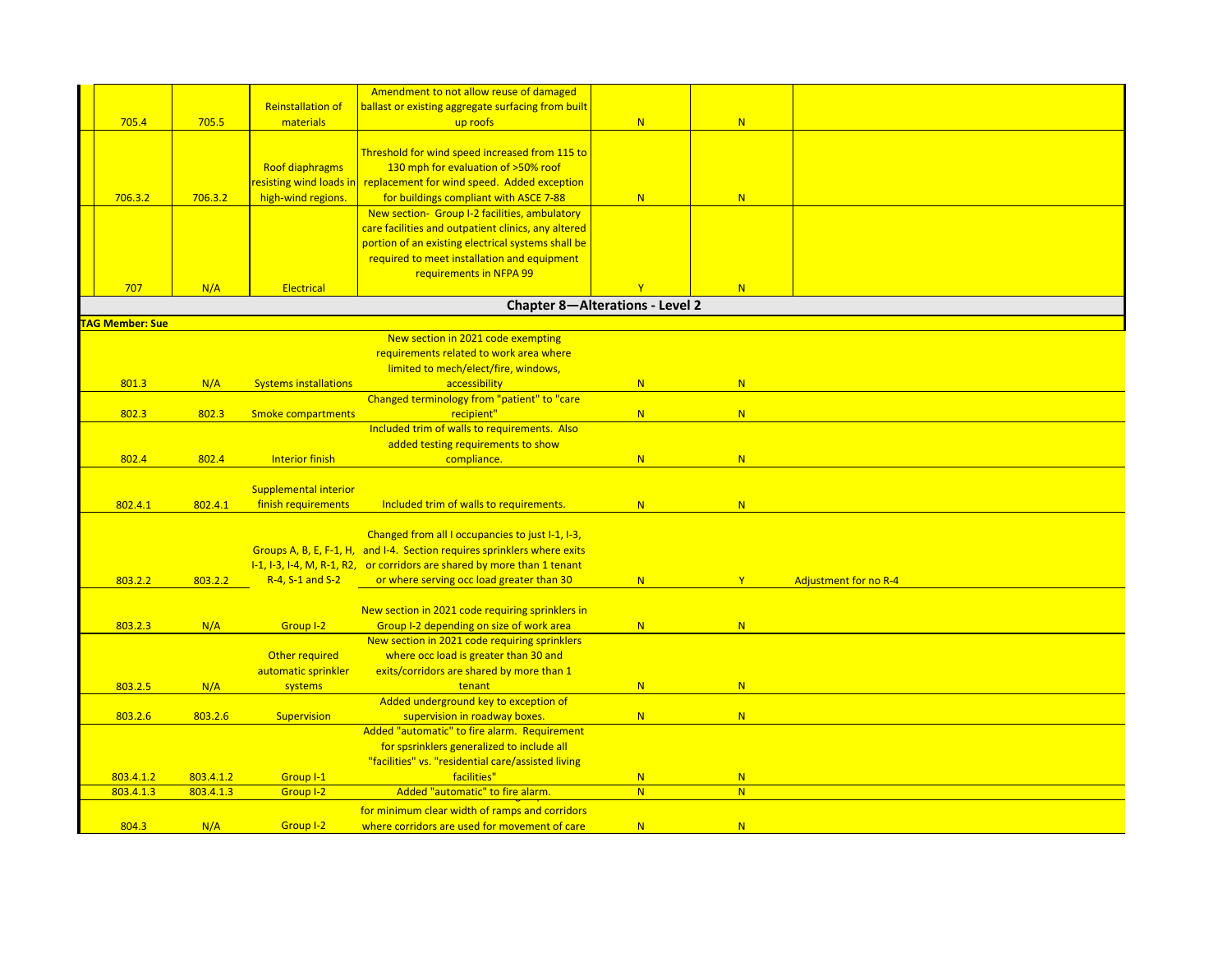|                        |           |                                                       | Changed terminology from "unsprinklered" to        |   |                |                                                              |
|------------------------|-----------|-------------------------------------------------------|----------------------------------------------------|---|----------------|--------------------------------------------------------------|
|                        |           |                                                       | "without an approved automatic sprinkler           |   |                |                                                              |
| 804.4.1.1              | 805.4.1.1 | Single - exit buildings                               | system"                                            | N | N.             |                                                              |
|                        |           |                                                       |                                                    |   |                |                                                              |
|                        |           | Stories with one exit                                 | Changed terminology from "unsprinklered" to        |   |                |                                                              |
|                        |           | or access to one exit                                 | "without an approved automatic sprinkler           |   |                |                                                              |
|                        |           | Table 804.4.1.1(1 Table 805.4.1.1 for R-2 occupancies | system"                                            | N | N.             |                                                              |
|                        |           |                                                       |                                                    |   |                |                                                              |
|                        |           |                                                       | Rquirement for 2 exits changes from "any Group     |   |                |                                                              |
|                        |           |                                                       | I-2 patient or sleeping room over 1000 sf within   |   |                |                                                              |
|                        |           |                                                       | work area" to "Group I-2 Condition 2 work areas    |   |                |                                                              |
| 804.5.1.2              | 805.4.1.2 | Group I-2                                             | that include altered care suites"                  | N | N              |                                                              |
|                        |           |                                                       | Section title revised to include "and fire exit"   |   |                |                                                              |
|                        |           | Panic and fire exit                                   | hardware. Also added in body of text with          |   |                |                                                              |
| 804.5.4                | 805.4.4   | hardware                                              | reference to Section 1010.2.9 of the IBC           | N | N              |                                                              |
|                        |           |                                                       | Corridors protected in accordance w/IBC            |   |                |                                                              |
| 804.6.3                | 805.5.3   |                                                       | Section 716 no not have to be sealed.              | N | N              |                                                              |
|                        |           | <b>Other corridor opening!</b>                        | Amendment adding limitation of 30 feet for         |   |                |                                                              |
|                        |           |                                                       | dead end corridors in I-2 occupancies. Group I-2   |   |                |                                                              |
| 804.7                  | 805.6     | <b>Dead-end corridors</b>                             | also added to Exceptions 2, 3, 4.                  | N | N              |                                                              |
|                        |           |                                                       |                                                    |   |                |                                                              |
|                        |           |                                                       | Amendment requiring alteration does not            |   |                |                                                              |
|                        |           |                                                       | reduce refuge area capacity below required         |   |                |                                                              |
|                        |           |                                                       | capacity for horizontal exits per Section 1026.4   |   |                |                                                              |
|                        |           |                                                       | of the IBC. For horizontal exits forming a smoke   |   |                |                                                              |
|                        |           |                                                       | compartment, the capacity of the reguge area       |   |                |                                                              |
|                        |           |                                                       | for I-1, I-2, I-3, and Group B ambulatory care     |   |                |                                                              |
|                        |           |                                                       | facilities shall not be reduced below that         |   |                |                                                              |
|                        |           |                                                       | required in IBC Sections 407.5.3, 408.6.2,         |   |                |                                                              |
| 804.11                 | 805.1     | <b>Refuge areas</b>                                   | 420.6.1 and 422.3.2.                               | N | N              |                                                              |
|                        |           |                                                       | New section in 2021 code for Group I-2 facilities, |   |                |                                                              |
|                        |           |                                                       | ambulatory care facilities and outpatient clinics  |   |                |                                                              |
|                        |           |                                                       | requiring any added portion of an existing         |   |                |                                                              |
|                        |           |                                                       | electrical system be required to meet              |   |                |                                                              |
|                        |           |                                                       | installation and equipment requirements in         |   |                |                                                              |
| 806.3                  | N/A       | <b>Health Care Facilities</b>                         | <b>NFPA 99.</b>                                    | N | N              |                                                              |
|                        |           |                                                       | Section revised significantly. Previously if occ   |   |                |                                                              |
|                        |           |                                                       | load increased b >20%, plumbing fixtures for the   |   |                |                                                              |
|                        |           |                                                       | story were required to be provided in quantities   |   |                |                                                              |
|                        |           |                                                       | specified in the IPC based on the increased        |   |                |                                                              |
|                        |           |                                                       | occupant load. 2021 code requires only Group I-    |   |                |                                                              |
|                        |           |                                                       | 2 facilities, ambulatory care facilities and       |   |                |                                                              |
|                        |           |                                                       | outpatient clinics to meet installation and        |   |                |                                                              |
|                        |           |                                                       | equipment requirements in NFPA 99 for any          |   |                |                                                              |
|                        |           |                                                       | added portion of an existing medical gas           |   |                |                                                              |
| 808.1                  | 809.1     | <b>Heath Care Facilities</b>                          | system.                                            |   | $\overline{P}$ | Do we still want an amendment based on increase in occ load? |
|                        |           |                                                       | <b>Chapter 9 - Alterations - Level 3</b>           |   |                |                                                              |
| <b>TAG Member: Sue</b> |           |                                                       |                                                    |   |                |                                                              |
|                        |           |                                                       |                                                    |   |                |                                                              |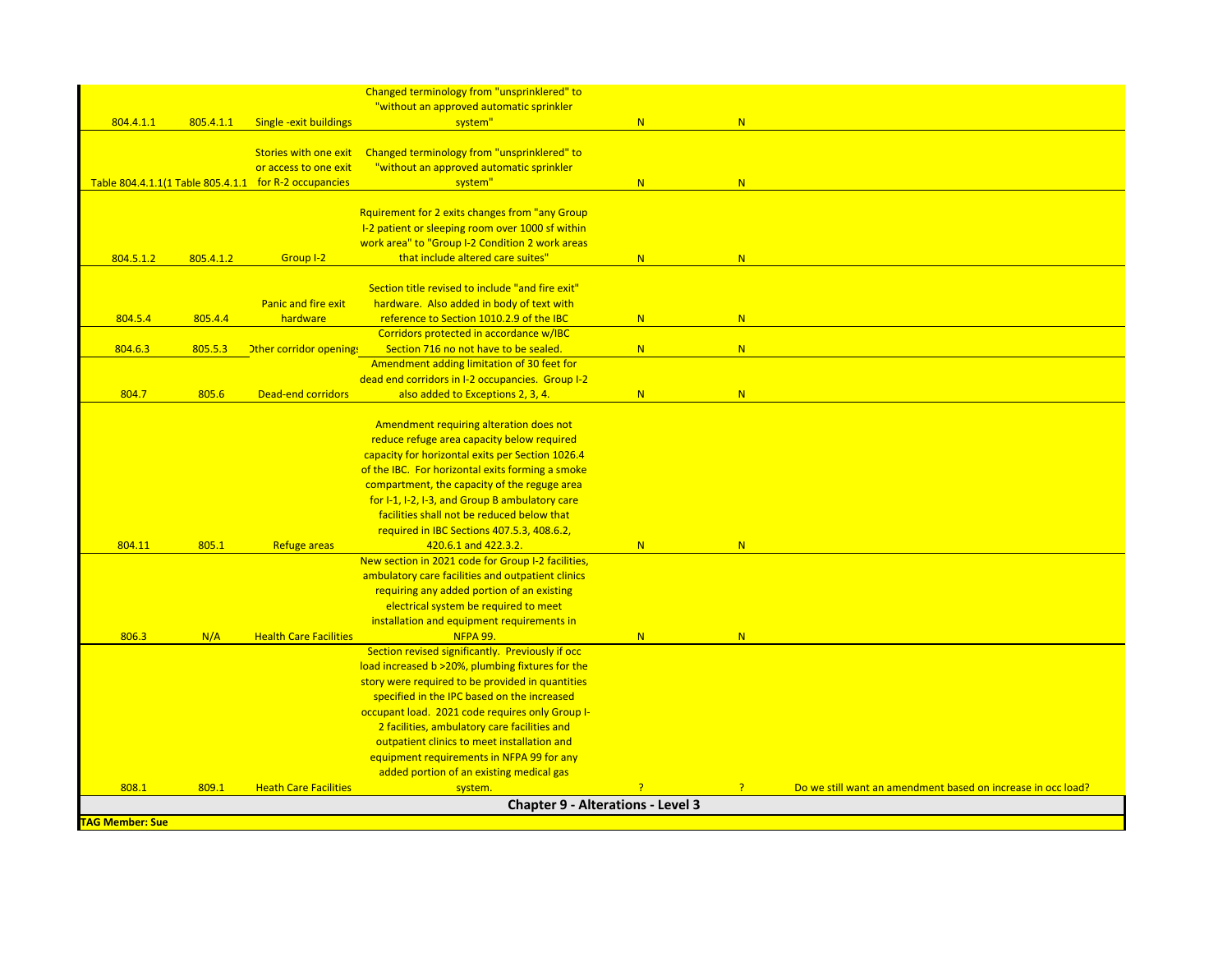|                                           |         |                          | <b>Enhanced classroom</b>                    | New section in 2021 code requiring enhanced<br>classroom acoustics for all Group E classrooms                              |              |                |                                                                                                                                                         |  |  |
|-------------------------------------------|---------|--------------------------|----------------------------------------------|----------------------------------------------------------------------------------------------------------------------------|--------------|----------------|---------------------------------------------------------------------------------------------------------------------------------------------------------|--|--|
|                                           | 903.4   | 903.4                    | acoustics                                    | with a volume of 20,000 cf or less                                                                                         | Y            | $\overline{P}$ | Something doesn't seem right with the 20,000 cf or LESS.                                                                                                |  |  |
|                                           |         |                          |                                              |                                                                                                                            |              |                |                                                                                                                                                         |  |  |
|                                           |         |                          | Groups A, B, E, F-1, H,                      | I-1, I-3, I-4, M, R-1, R- New section in 2021 code requiring sprinklers                                                    |              |                |                                                                                                                                                         |  |  |
|                                           | 904.1.4 | N/A                      | 2, R-4, S-1 and S-2                          | for Level 3 work areas                                                                                                     | $\mathbf{Y}$ | Y              | Need to modify to remove R-4 occupancy                                                                                                                  |  |  |
|                                           |         |                          |                                              |                                                                                                                            |              |                |                                                                                                                                                         |  |  |
|                                           |         |                          |                                              | New section in 2021 code requiring sprinklers                                                                              |              |                |                                                                                                                                                         |  |  |
|                                           | 904.1.5 | N/A                      | Group I-2                                    | for I-2 occupancies for 3 conditions of work area<br>New section in 2021 code requiring sprinklers                         | $\mathbf{Y}$ | N              |                                                                                                                                                         |  |  |
|                                           |         |                          |                                              | for windowless stories where new construction                                                                              |              |                |                                                                                                                                                         |  |  |
|                                           | 904.1.6 | N/A                      | <b>Windowless stories</b>                    | would require it.                                                                                                          | Y            | N              |                                                                                                                                                         |  |  |
|                                           |         |                          |                                              | Amendment to require sprinklers for all work                                                                               |              |                |                                                                                                                                                         |  |  |
|                                           |         |                          |                                              | areas listed in Table 903.2.11.6 vs. only work<br>areas that have exits or corridors shared by                             |              |                |                                                                                                                                                         |  |  |
|                                           |         |                          | Other required                               | more than one tenant or that have exits or                                                                                 |              |                |                                                                                                                                                         |  |  |
|                                           |         |                          | automatic sprinkler                          | corridors serving an occupant load greater than                                                                            |              |                |                                                                                                                                                         |  |  |
|                                           | 904.1.7 | 904.1.4                  | systems                                      | 30 <sup>°</sup>                                                                                                            | Y            | N              |                                                                                                                                                         |  |  |
|                                           |         |                          | Two-way                                      | New section in 2021 code requiring 2-way                                                                                   |              |                |                                                                                                                                                         |  |  |
|                                           |         |                          | communications                               | communication systems in buildings w/elevator                                                                              |              |                |                                                                                                                                                         |  |  |
|                                           | 905.4   | N/A                      | systems.                                     | service when required by IBC Section 1009.8.                                                                               | Y            | N              |                                                                                                                                                         |  |  |
|                                           |         |                          |                                              | <b>Chapter 10-Change of Occupancy</b>                                                                                      |              |                |                                                                                                                                                         |  |  |
|                                           |         | <b>TAG Member: Chris</b> |                                              |                                                                                                                            |              |                |                                                                                                                                                         |  |  |
|                                           |         |                          |                                              |                                                                                                                            |              |                |                                                                                                                                                         |  |  |
| <b>N</b><br>$\overline{\mathsf{o}}$<br>ne | 1002.1  | 1002.1                   | <b>Compliance with the</b><br>building code  | Reorganized to move list to chapter 4                                                                                      | N            | N              |                                                                                                                                                         |  |  |
|                                           |         |                          |                                              |                                                                                                                            |              |                |                                                                                                                                                         |  |  |
| N<br>$\circ$<br>ne                        | 1002.2  | <b>None</b>              | Incidental uses                              | Clarifies that if incidental uses listed in IBC 509.1<br>are introduced they have to comply with IBC                       | N            | N              |                                                                                                                                                         |  |  |
| <b>N</b><br>$\circ$<br>ne                 | 1002.3  | <b>None</b>              | <b>Change of occupancy</b><br>in health care | New section that requires Group 12/11 changes<br>in occupancy to comply with IBC within work<br>area with a few exceptions | P            | N              | Check with DOH, may already be a requirement just clarification                                                                                         |  |  |
| <b>N</b><br>$\circ$<br>ne                 | 1002.4  | <b>None</b>              | <b>Storage</b>                               | When you change a room in I2 to storage have<br>to make smoke partition                                                    | N            | N              | <b>Seems like clarification</b>                                                                                                                         |  |  |
| <b>N</b><br>$\circ$<br>ne                 | 1006.3  | 1006.3                   | <b>Seismic Loads</b>                         | Adds "or where the change is from a Group S or<br>Group U occupancy to any other occupancy" -<br>also adds exception 4     | $\mathbf{Y}$ | N              | Net result of add is when changing from S/U to any other occupancy<br>seismic upgrade required but at reduced forces unless risk category is<br>changed |  |  |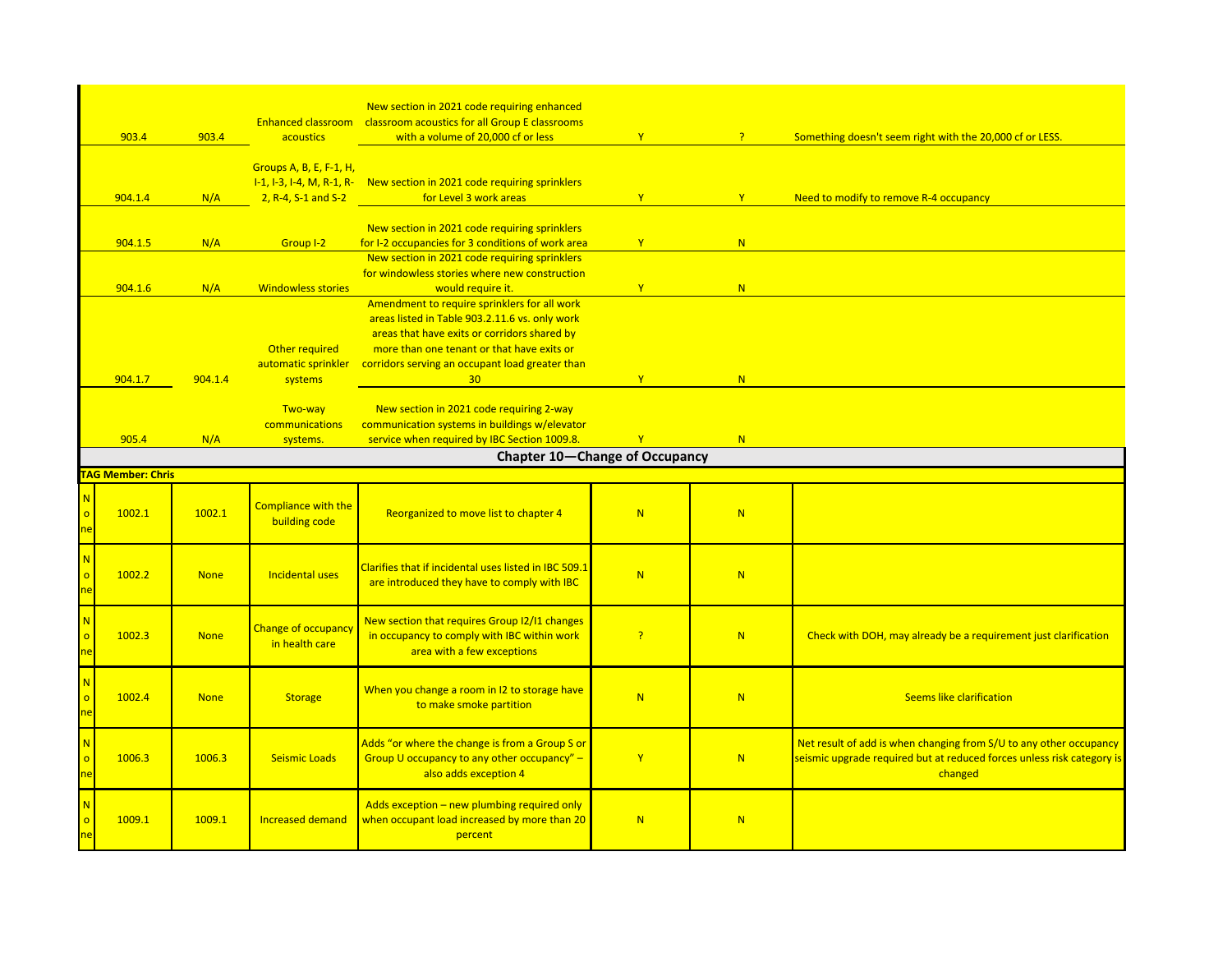| $\circ$      | 1011.2.1                                | 1011.2.1            |                                                            | <b>Fire Sprinkler System   Reorganized. Adds exception for IRC structures</b>                                                                                | N                           | N         |                                                                                                                                      |  |  |  |  |  |
|--------------|-----------------------------------------|---------------------|------------------------------------------------------------|--------------------------------------------------------------------------------------------------------------------------------------------------------------|-----------------------------|-----------|--------------------------------------------------------------------------------------------------------------------------------------|--|--|--|--|--|
| N<br>$\circ$ | 1011.4                                  | <b>None</b>         | <b>Enhanced Classroom</b><br><b>Acoustics</b>              | Adds threshold for including enhanced<br>classroom acoustics                                                                                                 | $\mathbf{Y}$                | N         | Increased cost but added accessibility. Change in occupancy must<br>also be Level 3 alteration to require it                         |  |  |  |  |  |
|              | 1011.5.6                                | <b>None</b>         | <b>Existing emergency</b><br>escape and rescue<br>openings | New section with allowances for existing<br>openings                                                                                                         | N                           | N         |                                                                                                                                      |  |  |  |  |  |
|              |                                         |                     |                                                            |                                                                                                                                                              | <b>Chapter 11-Additions</b> |           |                                                                                                                                      |  |  |  |  |  |
|              | <b>AG Member: Chris</b>                 |                     |                                                            |                                                                                                                                                              |                             |           |                                                                                                                                      |  |  |  |  |  |
|              | 1101.4                                  | <b>None</b>         | <b>Acoustics</b>                                           | Enhanced Classroom Requires classrooms in additions to comply with<br>acoustical requirements of ANSI A117.1                                                 | N                           | N         | More of a clarification. Generally additions have to comply with IBC<br>as if they were new                                          |  |  |  |  |  |
|              | <b>Relocated to</b><br><b>Chapter 3</b> | 1104, 1105,<br>1106 | Smoke alarms, carbon<br>monoxide alarms,<br>storm shelters | <b>Relocated to chapter 3</b>                                                                                                                                | N                           | N         |                                                                                                                                      |  |  |  |  |  |
|              | <b>Chapter 12-Historic buildings</b>    |                     |                                                            |                                                                                                                                                              |                             |           |                                                                                                                                      |  |  |  |  |  |
|              | TAG Member: Andrea                      |                     |                                                            |                                                                                                                                                              |                             |           |                                                                                                                                      |  |  |  |  |  |
|              |                                         |                     | Special occupancy                                          |                                                                                                                                                              |                             |           |                                                                                                                                      |  |  |  |  |  |
|              |                                         |                     | exceptions-museum                                          |                                                                                                                                                              |                             |           |                                                                                                                                      |  |  |  |  |  |
|              | 1201.3                                  | 1201.3              | s                                                          | Minor changes to language                                                                                                                                    | ${\sf N}$                   | N         | Not too significant, just an editoral change                                                                                         |  |  |  |  |  |
|              |                                         |                     |                                                            | Changes language from "fully sprinklered                                                                                                                     |                             | ${\sf N}$ |                                                                                                                                      |  |  |  |  |  |
|              | 1203.4                                  | 1203.4              | Transoms                                                   | buildings" to "automatic sprinkler systems"<br>Condenses some seections & broaded language                                                                   | ${\sf N}$                   |           | Not too significant, just an editoral change                                                                                         |  |  |  |  |  |
|              |                                         |                     |                                                            | so as not to limit interior finish materials /                                                                                                               |                             |           | Possible increase of options for fire-retardants that can be used in                                                                 |  |  |  |  |  |
|              | 1204.9                                  | 1203.5              | Interior finishes                                          | allows coating                                                                                                                                               | N                           | ${\sf N}$ | interior finishes                                                                                                                    |  |  |  |  |  |
|              |                                         |                     |                                                            | Chapter 13-Performance compliance method                                                                                                                     |                             |           |                                                                                                                                      |  |  |  |  |  |
|              | <b>AG Member: Chris</b>                 |                     |                                                            |                                                                                                                                                              |                             |           |                                                                                                                                      |  |  |  |  |  |
|              | 1301.2.6                                | <b>None</b>         | <b>Plumbing Fixtures</b>                                   | References Sections 1009 for change in<br>occupancy and 808 for without change in<br>occupancy                                                               | N                           | N         | Provides guidance on how to deal with plumbing fixtures. Past<br>editions lacked any guidance.                                       |  |  |  |  |  |
|              | 1301.6.3                                | 1301.6.3            | Compartmentation<br><b>Values</b>                          | Table reformatted to be easier to use. Added I-2<br>to the table                                                                                             | N                           | N         |                                                                                                                                      |  |  |  |  |  |
|              |                                         |                     |                                                            |                                                                                                                                                              |                             |           |                                                                                                                                      |  |  |  |  |  |
|              |                                         |                     |                                                            |                                                                                                                                                              |                             |           |                                                                                                                                      |  |  |  |  |  |
|              |                                         |                     |                                                            | Chapter 14-Relocated or moved buildings                                                                                                                      |                             |           |                                                                                                                                      |  |  |  |  |  |
|              | <b>TAG Member: Andrea</b>               |                     | Bleachers,                                                 |                                                                                                                                                              |                             |           |                                                                                                                                      |  |  |  |  |  |
|              | 1401.1.1                                |                     | grandstands and<br>seating                                 | Completely new sub section that requires<br>folding and telescopic relocated or moved bleachers, grandstands, and<br>folding seating to comply with ICC 300. | N                           | ${\sf N}$ | Gives pointer to ICC 300 as the code language to follow / If WA<br>doesn't adopt ICC 300, might be worth adding to IEBC as amendment |  |  |  |  |  |